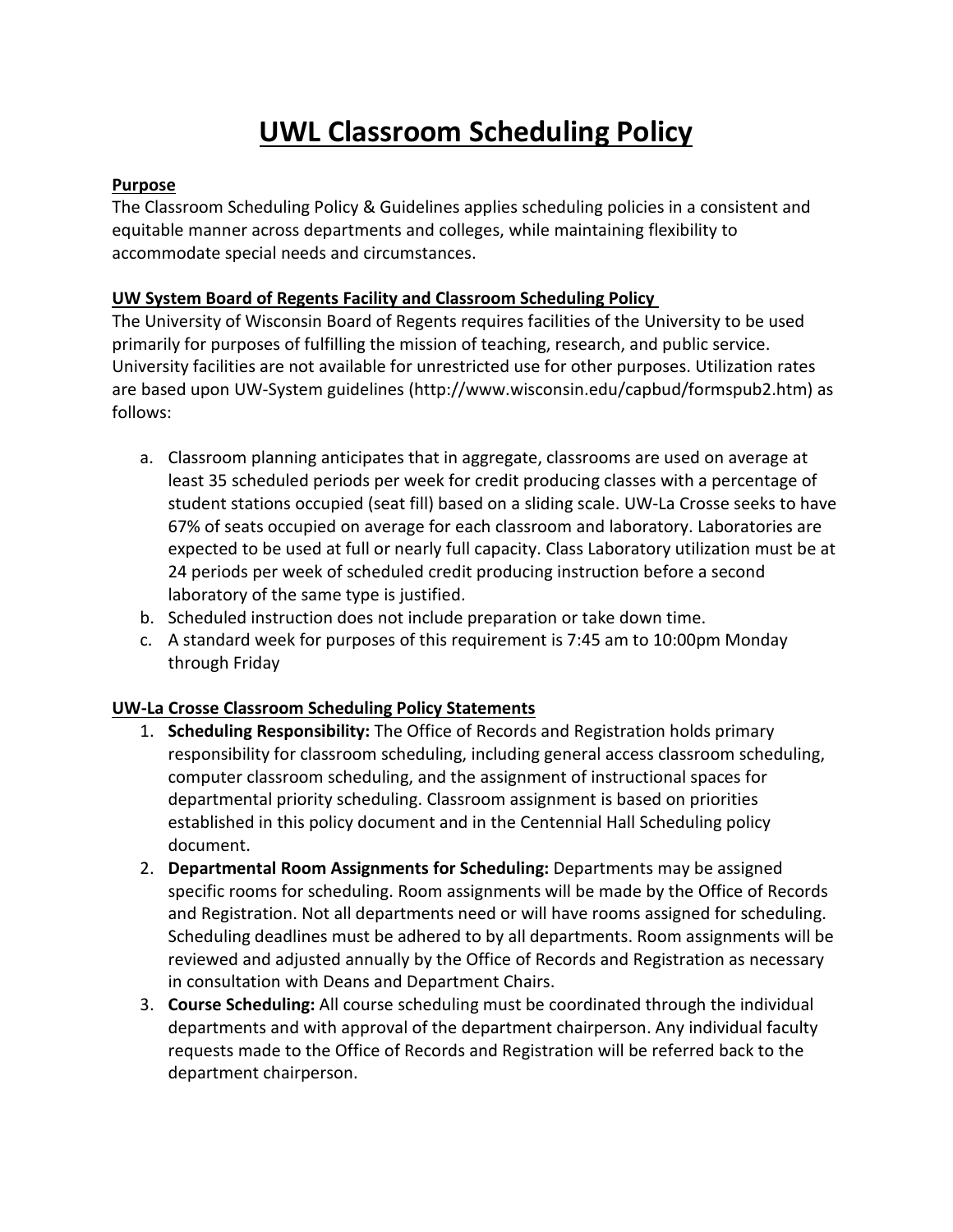- 4. **Course Scheduling Deadlines:** Departments will be given specific deadlines by which they must have all departmental scheduling completed. The Office of Records and Registration will help those departments that did not meet the scheduling deadlines find rooms to teach in after all other departments' classes have been assigned rooms. In this event, it is likely that departments will need to be flexible with regard to time/days offered when requesting room assignments.
- 5. **Distribution of Course Offerings:** To best utilize classroom space, classes should be distributed evenly throughout the day and week, utilizing not only mornings, afternoons and evenings, but also Monday through Friday. Every department is responsible for scheduling classes across the range of available times/days.
- 6. Non-Instructional Spaces will not be scheduled for instructional use.
- 7. Scheduling in instructional spaces for all non-instructional events is done through University Reservations.
- 8. **These policies apply to all UW-La Crosse instructional space.** This includes academic departments and other offices in schools and colleges with scheduling jurisdiction over classroom space.

#### **Standard Meeting Patterns**

Classes are to be scheduled in accordance with the University's standard meeting times.

- 1. Three-credit classes meet for 55 minutes a week Monday/Wednesday/Friday (MWF). Three credit x-classes meet for 85 minutes a week Tuesday/Thursday (TH). All classes should adhere to a standard of 770 minutes per credit per term, with lab classes expected to exceed the minimum.
- 2. X-classes may be scheduled on MW after 2:15 p.m.
- 3. Those courses following the standard schedule will have classroom reservation priority. **Any deviation from the standard scheduling pattern must be approved by the Dean of the College each semester.**
- 4. All classes must be scheduled to start at a standard start time for M/W/F or T/TH even if they exceed the standard time length. Exceptions to this policy can be made by the Dean of the College each semester. Exceptions should be rare.
- 5. Three-credit course standard daily schedule for 14 week classes is as follows:

| <b>Standard Classes (MWF)</b> |                  | Standard X-Classes (T/Th) * |                |
|-------------------------------|------------------|-----------------------------|----------------|
| Period 1                      | 7:45-8:40 am     | Period 1-2                  | 7:45-9:10 am   |
| Period 2                      | 8:50-9:45 am     | Period 2-3                  | 9:25-10:50 am  |
| Period 3                      | 9:55-10:50 am    | Period 3-4                  | 11:00-12:25 am |
| Period 4                      | 11:00-11:55 pm   | Period 4-5                  | 12:40-14:05 pm |
| Period 5                      | 12:05-1:00 pm    | Period 5-6                  | $2:15-3:40$ pm |
| Period 6                      | $1:10-2:05$ pm   | Period 6-7                  | 3:55-5:20 pm   |
| Period <sub>7</sub>           | $2:15-3:10$ pm   |                             |                |
| Period 8                      | $3:20 - 4:15$ pm |                             |                |

| Standard X-Classes (T/Th) * |                |  |  |
|-----------------------------|----------------|--|--|
| Period 1-2                  | 7:45-9:10 am   |  |  |
| Period 2-3                  | 9:25-10:50 am  |  |  |
| Period 3-4                  | 11:00-12:25 am |  |  |
| Period 4-5                  | 12:40-14:05 pm |  |  |
| Period 5-6                  | 2:15-3:40 pm   |  |  |
| Period 6-7                  | 3:55-5:20 pm   |  |  |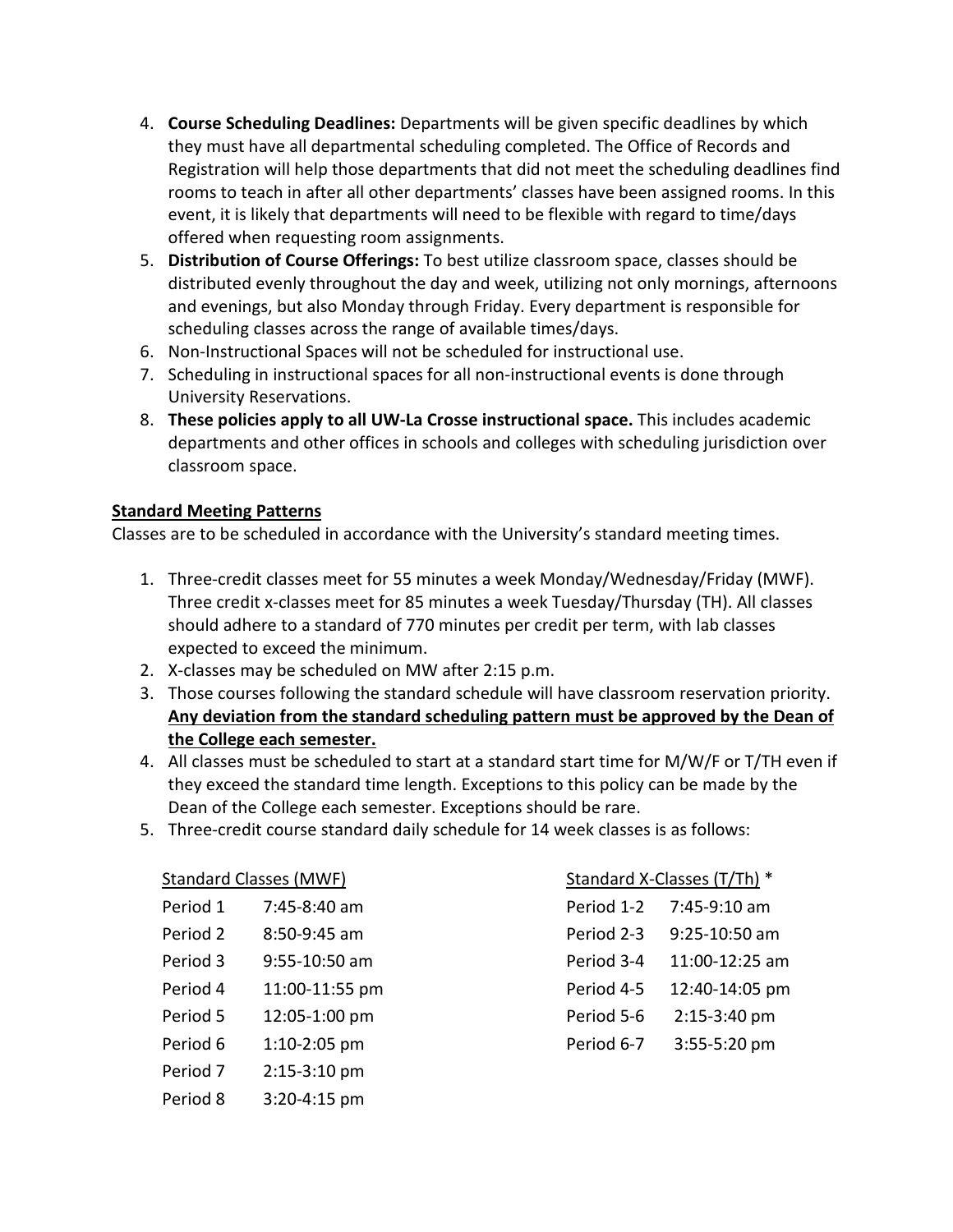Period 9 4:25-5:20 pm

*\*Combines one standard period with part of the next*  Evening Courses: (3 credit course/weekly) 5:30-8:15pm or 6:00-8:45pm or 6:30-9:15pm

A one credit class meets for one hour per week. A two credit class meets for two hours per week. A four credit class meets for four hours per week. A five credit class meets for five hours per week.

#### **Prioritization of Classroom Scheduling (Applies to department and university-wide scheduling)**

- 1. **Disability Accommodations:** Any faculty member needing accommodations due to a disability will have first priority in scheduling a classroom to meet his/her needs.
- **2. Departmental Room Scheduling:**
	- a. First Priority: Spaces specifically set aside and allocated to academic units or departments for instructional activities requiring permanently installed or specialized pedagogical equipment. These space-specific classrooms will include, but are not limited to, laboratories, recital halls, theatres, art studios, etc.
	- b. Second Priority: Classrooms containing specialized equipment purchased by an individual department will be allocated to that department for scheduling whenever feasible.
	- c. Departments with rooms assigned for scheduling have an obligation to allow scheduling by other departments in these rooms during the scheduling timeframe when their scheduling is complete
	- d. Outside requests to use these spaces will be handled through the individual department during the departmental scheduling timeframe.
- 3. **General Classrooms:** Course sections will be assigned to the most appropriate room available based on the following criteria (in priority order):
	- a. Courses that meet 4-5 days per week
	- b. Courses that adhere to the standard meeting pattern
	- c. Room size will meet class enrollment
	- d. Room features, including computers, AV equipment, smart boards, etc.
	- e. Multiple sections of a course taught by the same instructor (back-to-back courses) will be scheduled in the same room or in rooms in close proximity whenever possible
	- f. Room configuration
	- g. Need for classroom prep time (setup/take down of equipment, etc.)
	- h. Geographic location of classroom in relation to instructor office
- 4. **Large Lecture:** Large lecture rooms will be assigned to the most appropriate course based on the following criteria (in priority order):
	- a. Courses that meet 4-5 days per week
	- b. Courses that adhere to the standard meeting pattern